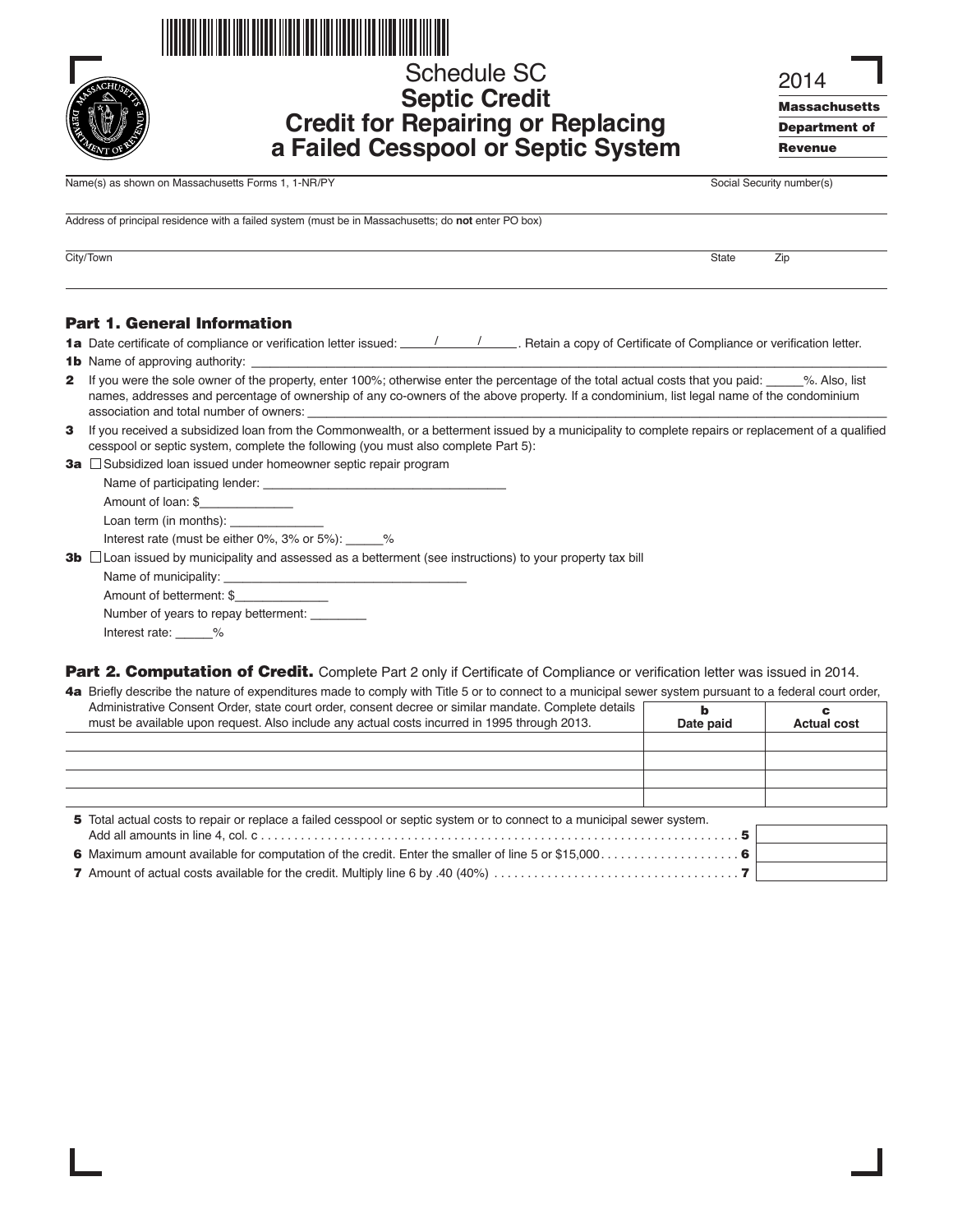

# **Schedule SC, Septic Credit** page 2

# **Part 3. Current Year Credit**

| 8 Maximum Septic Credit available this year. If Certificate of Compliance or verification letter was issued in 2014, enter |  |
|----------------------------------------------------------------------------------------------------------------------------|--|
| the smaller of line 7 or \$1,500. If claiming a carryover credit, enter the smaller of 2013 Schedule SC, line 15, col. C   |  |
|                                                                                                                            |  |

- **10** Interest subsidy received, if any (from Part 5, line 36) . . . . . . . . . . . . . . . . . . . . . . . . . . . . . . . . . . . . . . . . . . . . . . . . . . . . . **10**
- **11** Adjusted Septic Credit available for 2014. Subtract line 10 from line 9 . . . . . . . . . . . . . . . . . . . . . . . . . . . . . . . . . . . . . . . . **11**
- **12** Total tax from Form 1, line 28 or Form 1-NR/PY, line 32 less Limited Income Credit, and/or Credit for Taxes Paid to Other Jurisdictions, and/or certain other credits, if any. Not less than "0". See instructions . . . . . . . . . . . . . . . . . . . . . . . . **12**
- 13 Massachusetts Septic Credit allowable this year. Enter the smaller of line 11 or line 12 here and on Form 1, Schedule Z or Form 1-NR/PY, Schedule Z. You **must** enclose Schedule SC with your return. Failure to do so will result in this credit being disallowed on your tax return and an adjustment of your reported tax. . . . . . . . . . . . . . . . . . . . . . . . . . . . . . . . . . . . **13**

# **Part 4. Unused Septic Credit Carryover**

Complete only if line 7 is more than line 13, or if you have unused credits from prior years.

| <b>Year Certificate</b><br>of Compliance | a. Total credit available |  | <b>b.</b> Portion used<br>this year (2014)<br>Sch. SC, line 13)                                             | c. Unused credit available<br>Subtract col. b. from col. a |           |
|------------------------------------------|---------------------------|--|-------------------------------------------------------------------------------------------------------------|------------------------------------------------------------|-----------|
| was issued                               |                           |  |                                                                                                             | Amount                                                     | For       |
| 14 2010                                  |                           |  |                                                                                                             |                                                            | 2015      |
| 2011                                     |                           |  |                                                                                                             |                                                            | 2015-2016 |
| 2012                                     |                           |  |                                                                                                             |                                                            | 2015-2017 |
| 2013                                     |                           |  |                                                                                                             |                                                            | 2015-2018 |
| 2014                                     |                           |  |                                                                                                             |                                                            | 2015-2019 |
| 15 Totals                                |                           |  | $\$\ldots\ldots\ldots\ldots\; \; \$\ldots\ldots\ldots\ldots\ldots\; \; \$\ldots\ldots\ldots\ldots\ldots\; $ |                                                            |           |

# **Part 5. Computation of Interest Subsidy**

If Certificate of Compliance or verification letter was issued in 2014, only complete lines 31 through 36. If claiming a carryover credit, complete all applicable lines.

| 35 Total interest actually paid on the loan or betterment. If Certificate of Compliance or verification letter was issued |                 |
|---------------------------------------------------------------------------------------------------------------------------|-----------------|
| in 2014, enter the amount of interest paid in 2014. If claiming a carryover credit, enter the total interest paid during  |                 |
|                                                                                                                           | 35 <sub>1</sub> |
|                                                                                                                           |                 |